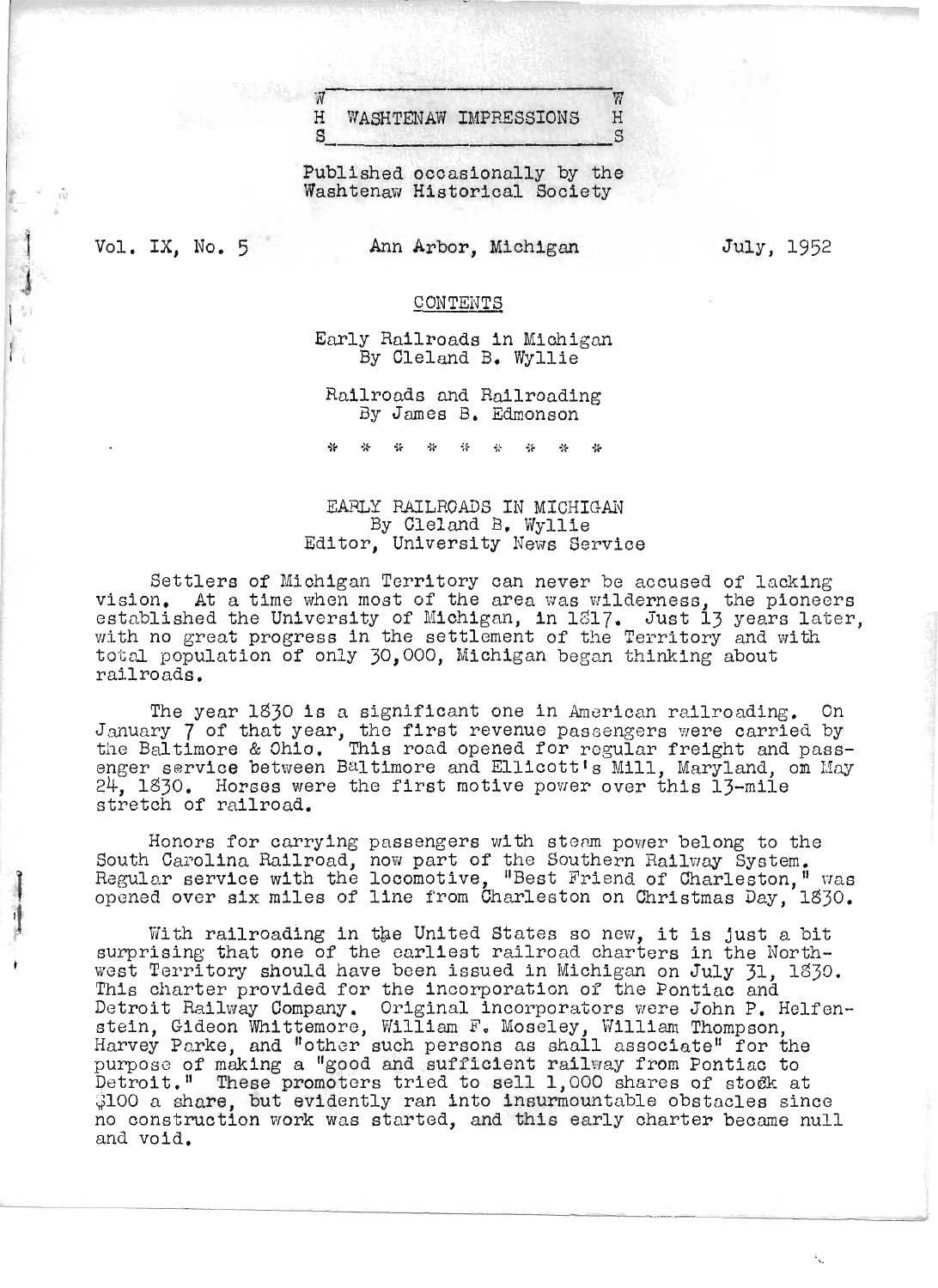Hopes for a railroad had to wait until 1832 to be revived and this time Ann Arbor figured in the activity. Jomes Kingsley of Ann Arbor had tried to get Congress to build a canal across the lower part of Michigan in 1830, but got nowhere. So he switched to another means of transportation and brought about the incorporation of the Detroit & St. Joseph Railroad in 1832. Capitalization was optimist-<br>ically set at \$1,500,000 with the charter demanding that construction start within two years. This time limit proved to be too short and had to be extended.

After a meeting held in Ann Arbor in September,  $1834$ , about  $$400$ was on hand to help pay for the survey of a route from Detroit through Ann Arbor, Jackson, Battle Creek, and Kalamazoo, to St. Joseph where steamboat connection with Chicago would be made.

Detroit's interest in the railroad faded after an early flurry<br>of enthusiasm, but Kingsley kept things going through public meetings of enthusiasm, but Kingsley kept things going through public meetings<br>and other activities in Ann Arbor. <br>«lvin F. Harlow, in his interesting history of the New York Central, "The Road of the Century," has this to say about the importance of the role played by Ann Arbor and Kingsley in the construction of what is *novi* the Michigan Central Division of the N. Y. C. System: "That intelligent little city may well be described as the mother of the Michigan Central Railroad and Kingsley as its father.<sup>"</sup>

 $\Omega$ espite all of Kingsley's enthusiasm, it was not until after another meeting in Ann Arbor, in December, 1835, that enough money who where meeting in Ann Arbor, in Becember, 1899, that enough money<br>was raised to get construction work started. A total of \$9,000 was raised in Ann Arbor, \$70,000 in Detroit, and \$100,000 in Ypsilanti. Eastern capitalists who were promoting Ypsilanti were responsible for the surprising amount of money from that town.

Then Michigan was admitted to statehood, early in 1837, the when michigan was admitted to statenood, early in 1897, the<br>srading for the railroad had been completed from Detroit to Dearbornville. The public was a bit unhappy over the slow progress. It was then that Michigan, which in its torritorial days had forbidden cities, towns, and counties to lend money to railroad companies, stepped into the picture and bonded itself for \$5,000,000 to build three railroad systems across the state.

Helped by this financial "shot in the arm," work on the railroad between Ann Arbor and Detroit was speeded up. The State of Michigan acquired the charter and assets of the Detroit & St. Joseph for \$116,902, plus \$22,800 which had to be paid out later to settle claims against the company.

Trains were in operation from Detroit to Dearbornville by January 1, 1893. Later that month, the railhoad reached Ypsilanti, but it was twenty months more before the tracks were completed to Ann it was twenty months more before the tracks were completed to Ann<br>Arbor. On April 28, 1849, the Michigan Central (as it had been rearbor. On April 28, 1849, the michigan central (as it had been<br>named following state intervention) reached New Buffalo on Lake Michigan, a change in terminus from the original plans. Connection vis boat was made with Chicago until 1852, when the first Michigan Central train arrived in the fast-growing town on the other side of Lake Michigan.

2.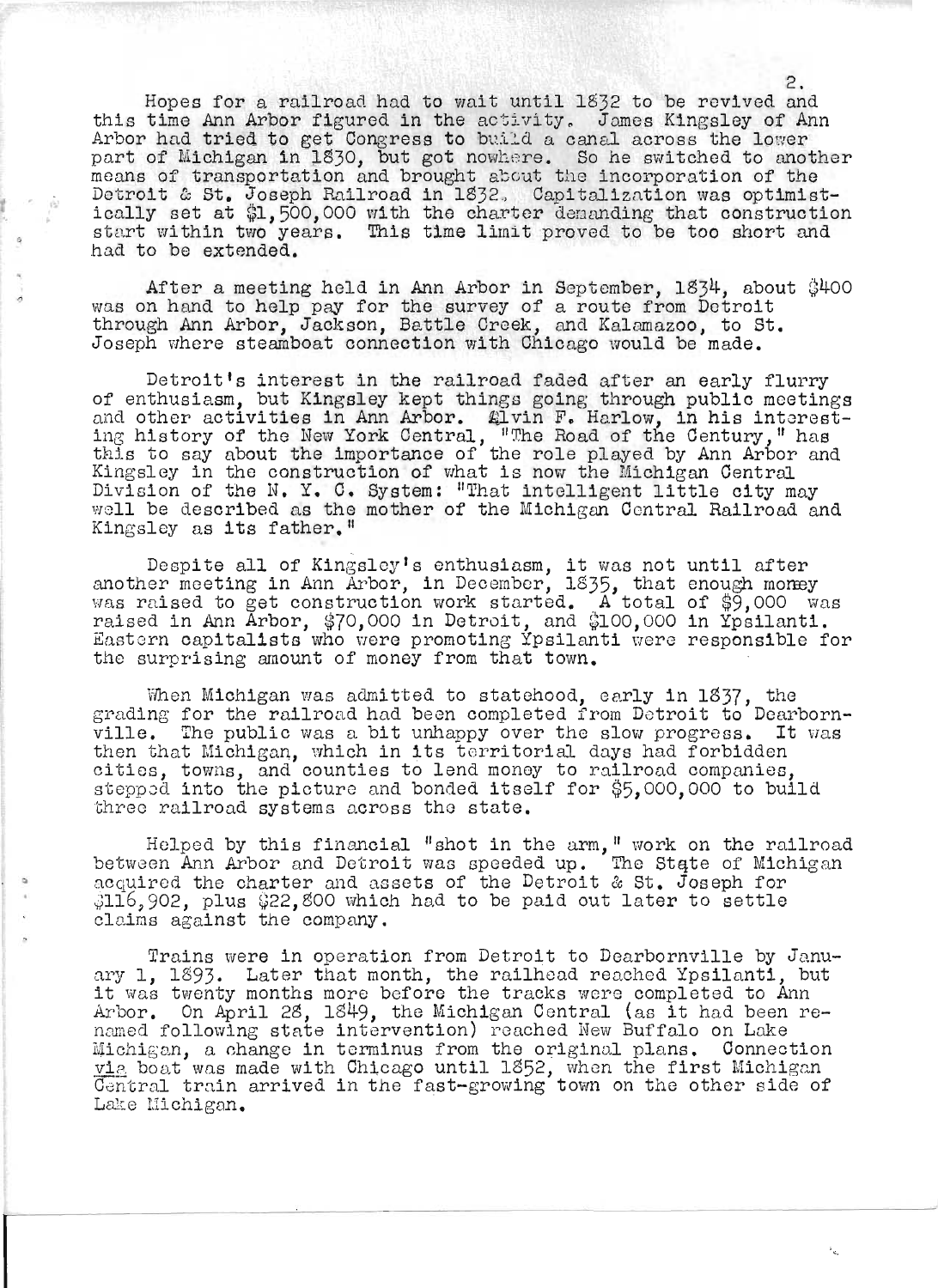Meanwhile, the idea of a railroad from Detroit to Pontiac had been revived and this time construction got under way. A charter for<br>the Detroit & Pontiac Railroad Company was issued on March 7, 1834.<br>Sherman Stevens assumed a role similar to that played by Kingsley, and the D & P became a reality. By using horsepower instead of a locomotive, Stevens' line actually got into service ahead of the Michigan Central, since cars were in operation between Detroit and Royal Oak by the middle of November. 1837.

Latest starter in the railroad world in Michigan, the Erie & Kalamazoo, actually romped off with the honors of getting trains into operation. The E & K was chartered on April 22, 1833, by Michigan Territory to build a railroad from Port Lawrence (now Toledo) to Adrian, "to some point on the Kalamazoo River." Dr. Samuel C.<br>Comstock of Port Lawrence was the chief promoter of this railroad,<br>which wound up later, after the "Toledo War" of 1835, in two states.<br>Despite the boundary the fall of 1836. Horses hauled the one-car and two-car trains on the E & K until early in 1837, when a Baldwin-built locomotive, the<br>"Adrian," arrived at Toledo by boat to give the Erie & Kalamazoo a<br>clean sweep of the "firsts" in actual construction of track and the operation of trains.

In any discussion of railroad history, it seems highly appropriate to point out one of the most misunderstood subjects regarding railroads - the land grants.

Historians must share responsibility for keeping this misunderstanding alive. Textbooks for years have shown maps with broad black stripes stretching across the country to indicate the land area given to the railroads to encourage their construction. All too infrequently no mention was made at all regarding the concessions which<br>the government achieved and certainly few, if any, have totalled up what the government received in benefits.

To help set the record straight here are some pertinent facts about the land grants: Only 8% of the total railroad mileage in the United States was built with the aid of federal land grants. A total of 129, 946, 994 acres were given to the railroads, with about 94,000,000 acres granted directly to the railroads by the federal government and the remainder granted first to the states and by them transferred to the railroad companies.

Railroads were given land in alternate sections rather than the broad black spaces as indicated on the maps in history textbooks. The government retained the alternate sections not given to the railroads and frequently sold the land at prices which were twice the amount sought at the time the land grants were initiated.

And in addition to settling the land, made possible only through the building of the railroads, the government received the additional benefit of a reduction of  $1.082,000,000$  in the handling of government freight, passengers and mail on the land grant lines. The reduced rates were in effect from the time of the land grants until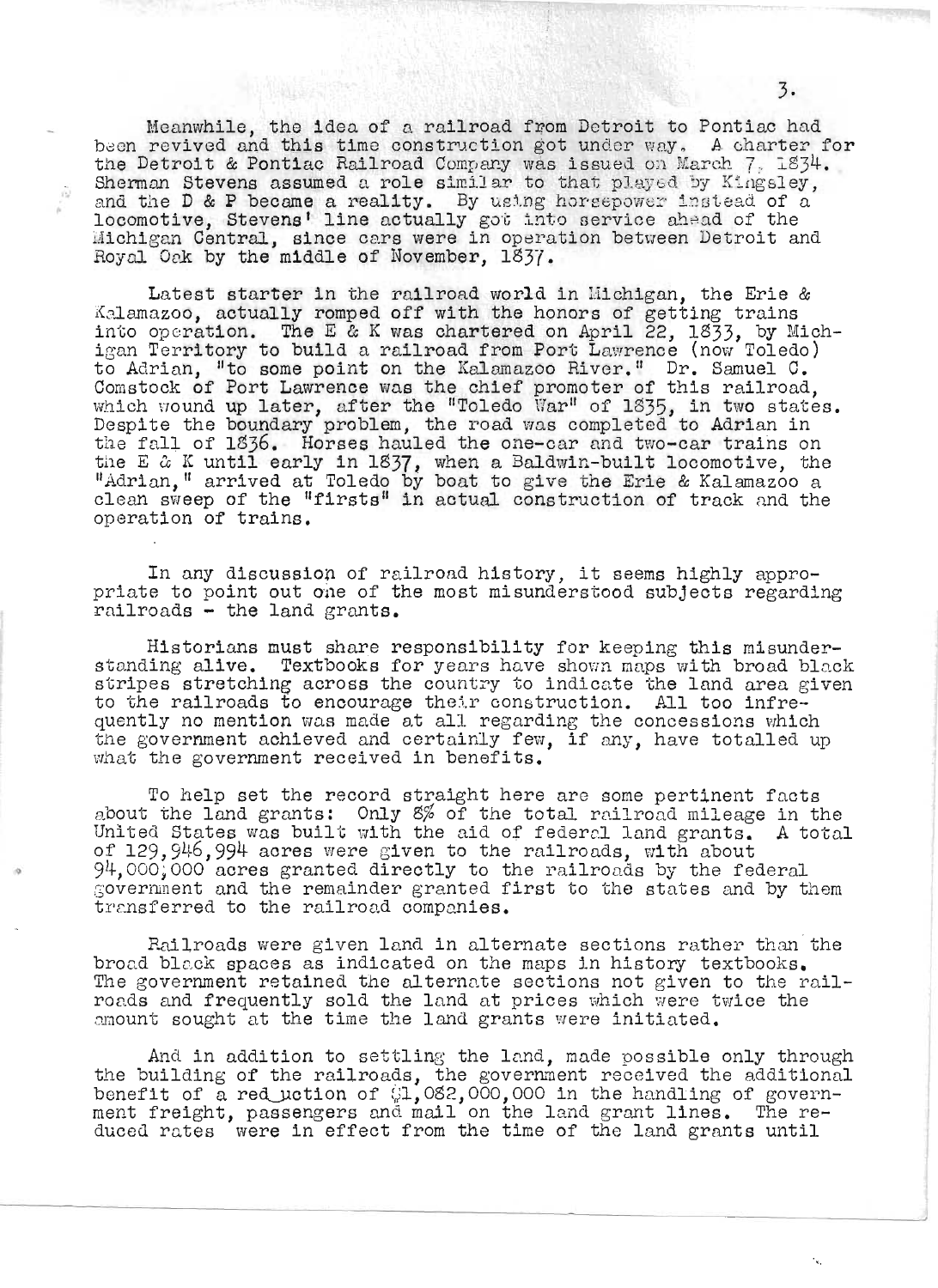Congress passed the Boren Bill which repealed the land grant bill which had been adopted on Sept. 20, 1850. The Boren Bill was signed by President Truman on Dec. 12, 1945, and became effective Oct.1,1946.

Michigan was one of twelve states which received grants of land from the federal government with authority to re-grant the land to railroad companies. Approximately 10% of the state's railroad mileranifond companies. Approximately fow of the state's raffroad mile-<br>age (which at its peak was slightly over 10,000 miles) was built with land~grant aid.

While no one can completely gloss over the fact that the conduct of the railroads in their earliest days was far from exemplary, it is likewise true that they have been the favorite "whipping post" of the politicians and the muckraking school of writers who dominated the American scene at the turn of the century.

With the railroads sharing a good deal of the blame due to poor with the railroads sharing a good deal of the blame due to poor<br>public relations policies, it is pertinent to point out that most of the histories dealing with railroads have been based upon public records - newspaper stories, court proceedings, accounts of spectators and similar records. Thus, railroad histories have not tended to be fully objective since the real explanation for certain actions have remained hidden in the official records of the railroads.

A relatively new organization called the Lexington Group has as A relatively new organization called the Bexington Group has as<br>its chief purpose achieving objectivity in railroad history. Membership in the Lexington Group, made up of railroad men as well as writers interested in railroad history, has climbed to 216, with Ralph C. Overton of Northwestern University as its guiding genius.<br>The Group celebrated its 10th anniversary last April in Chicago.<br>Much has already been accomplished in opening priceless railroad auch has already been accomplished in opening priceless railroad<br>records to historians, and it is not too optimistic to hope that the work of the Lexington Group will bring out a far better-balanced history of what the railroads have meant to the United States.

Ann Arbor, Michigan  $May 20, 1952$ 

ŵ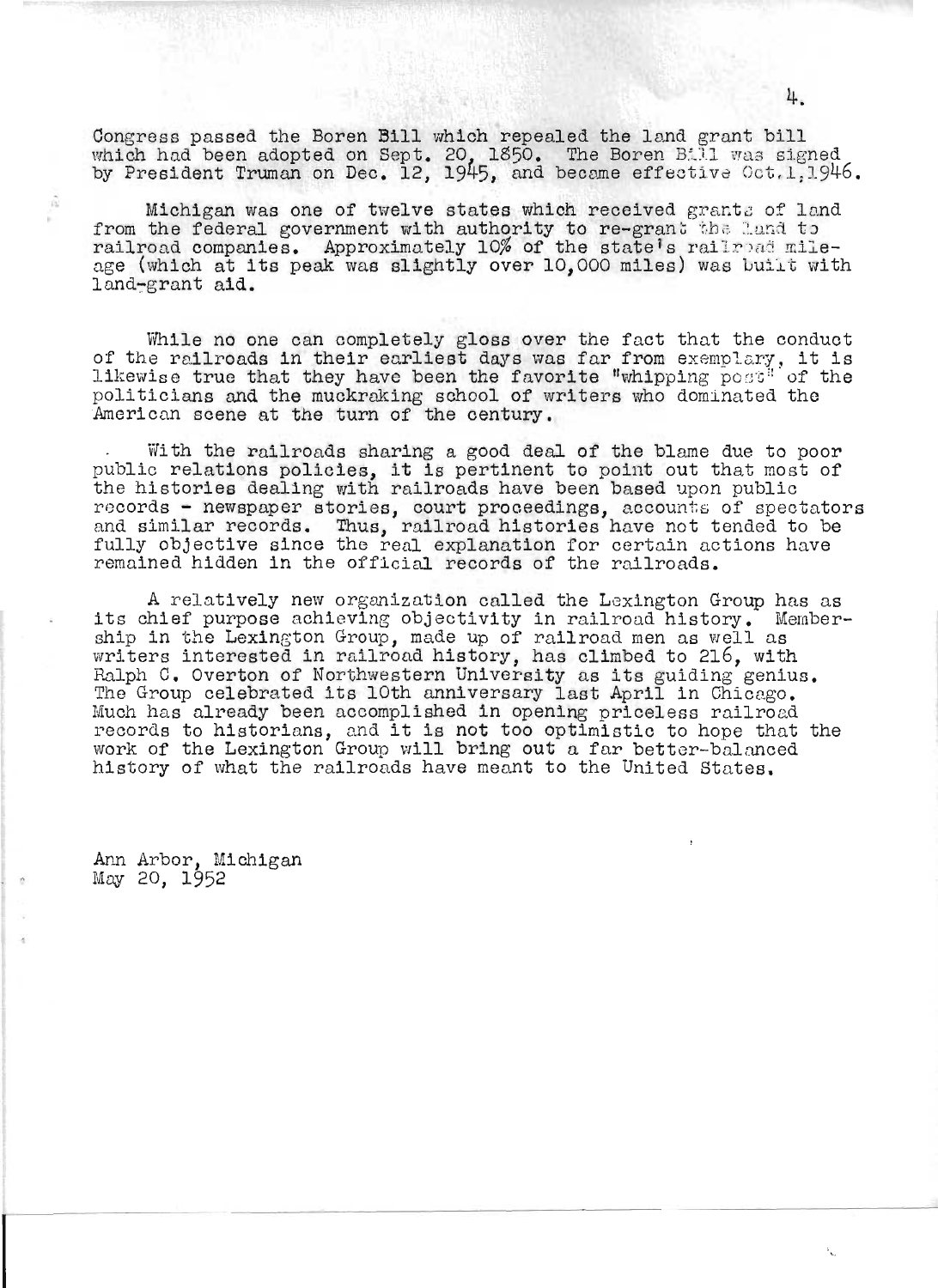### RAILROADS AND RAILROADING By James B. Edmonson Former Dean (on retirement furlough) Uni versi ty School of Education

 $\sqrt{D}$ ean Edmonson has for many years loved railroads, as a hobby. To express his feelings toward them he offers a quotation from Freeman H. Hubbard's Railroad Avenue: 7

o

 $\frac{1}{\alpha}$ 

"In the nineteenth century, when the railroad was far more important than it is today, many communities were linked only by the portant than 10 is today, many communities were finked only by the iron trail. At night, the gleam of an engine headlight was a star of hope, a lighthouse beacon. It told the settlers they were not alone. ... How often did grandfather, as a boy, wait patiently at the station just to see the trains come in! That was the golden era, the boomer period, when a career on the roaring road was the pathway to adventure and independence. Fam lads plowing corn or trudging the white dusty road to district school would wave at the trains and dream of the day when they could go firin' or brakin'. "

 $\angle$ The Association of American Railroads, Transportation Building, Washington 6, D. C., provides free publications on American railroads. From their "Quiz on Railroads and Railroading" Dean Edmonson has selected a number of excerpts to capture our attention and interest!7

With less than  $6%$  of the world's land area and about  $6%$  of the world's population, the United States has about 29% of the world's railway mileage. The U.S. has 692 operating railroad companies, some of them very small.

The first railroad to serve as a public conveyor of passengers and freight was the Baltimore & Ohio...on January 7, 1830.

The first train to reach Ann Arbor arrived on October 10, 1839, from Detroit. The Ann Arbor Railroad's first train arrived in Ann Arbor on June 21, 1878. About 1890, the Ann Arbor Railroad ran trains from Ann Arbor to South Lyon.

In 1948, Michigan had  $6,900$  miles of railroad. (When the writer began visiting high schools for the University in 1914, most of the Michigan towns could be reached by passenger trains.) Some of these earlier railroads are now ghosts of the past.

Andrew Jackson was the first President ,of the United States to ride on a railroad train. This event took place on June 6, 1833.

Abraham Lincoln was an attorney for the Illinois Central and Rock Island railroads about 1350.

Harry S. Truman was, about 1901, timekeeper for a construction gang on the Santa Fe.

In the early days of railroading, trains ran only in daylight hours, and headlights were unknown.